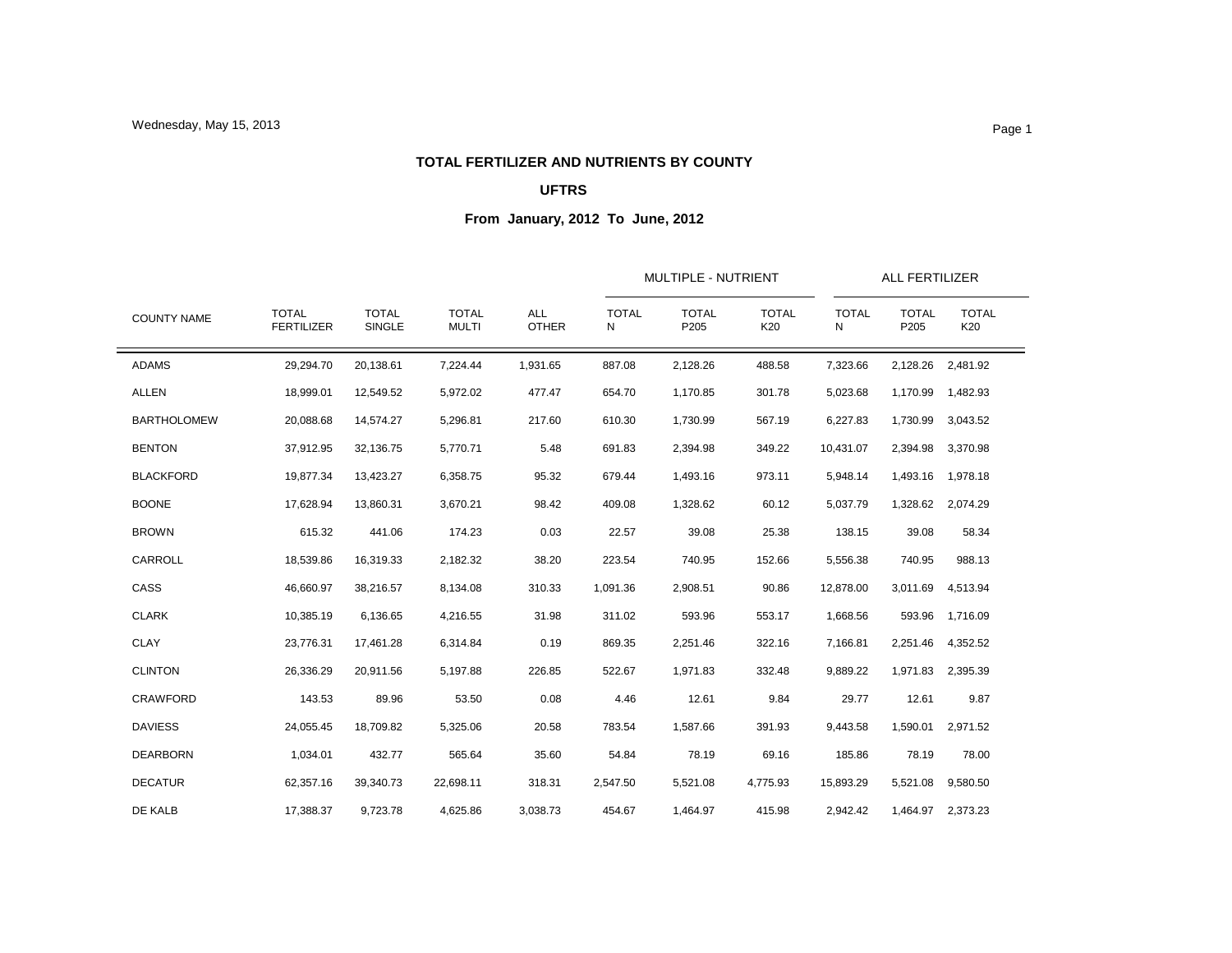Wednesday, May 15, 2013 Page 2

### **TOTAL FERTILIZER AND NUTRIENTS BY COUNTY**

## **UFTRS**

|                    |                                   |                        |                              |                     |                   | MULTIPLE - NUTRIENT  |                     |                   | <b>ALL FERTILIZER</b>            |                     |
|--------------------|-----------------------------------|------------------------|------------------------------|---------------------|-------------------|----------------------|---------------------|-------------------|----------------------------------|---------------------|
| <b>COUNTY NAME</b> | <b>TOTAL</b><br><b>FERTILIZER</b> | <b>TOTAL</b><br>SINGLE | <b>TOTAL</b><br><b>MULTI</b> | ALL<br><b>OTHER</b> | <b>TOTAL</b><br>N | <b>TOTAL</b><br>P205 | <b>TOTAL</b><br>K20 | <b>TOTAL</b><br>N | <b>TOTAL</b><br>P <sub>205</sub> | <b>TOTAL</b><br>K20 |
| DELAWARE           | 23,995.71                         | 16,947.47              | 6,873.63                     | 174.62              | 629.95            | 2,171.51             | 848.38              | 6,722.44          | 2,171.51                         | 3,167.26            |
| <b>DUBOIS</b>      | 25,517.54                         | 22,128.48              | 3,374.82                     | 14.24               | 518.51            | 1,137.40             | 86.49               | 8,563.17          | 1,137.40                         | 2,741.27            |
| <b>ELKHART</b>     | 20,793.84                         | 14,064.10              | 5,873.24                     | 856.50              | 623.34            | 1,102.67             | 366.07              | 3,975.35          | 1,103.49                         | 2,213.82            |
| <b>FAYETTE</b>     | 10,167.25                         | 7,049.23               | 3,112.62                     | 5.40                | 359.34            | 869.17               | 566.81              | 2,160.30          | 869.17                           | 1,394.36            |
| <b>FLOYD</b>       | 1,515.15                          | 171.53                 | 1,302.75                     | 40.87               | 148.41            | 78.04                | 105.31              | 178.84            | 78.05                            | 142.77              |
| <b>FOUNTAIN</b>    | 26,952.47                         | 21,651.50              | 5,277.04                     | 23.93               | 820.44            | 2,209.20             | 170.51              | 7,633.91          | 2,209.20                         | 4,166.03            |
| <b>FRANKLIN</b>    | 8,798.91                          | 6,029.37               | 2,605.37                     | 164.17              | 351.51            | 761.35               | 327.78              | 1,782.32          | 761.35                           | 1,213.03            |
| <b>FULTON</b>      | 31,146.32                         | 24,750.42              | 6,288.14                     | 107.76              | 689.48            | 2,351.44             | 286.85              | 9,285.00          | 2,351.53                         | 4,920.01            |
| <b>GIBSON</b>      | 27,726.50                         | 21,836.72              | 5,747.13                     | 142.65              | 771.59            | 2,042.03             | 349.03              | 10,129.45         | 2,042.03                         | 3,110.57            |
| <b>GRANT</b>       | 19,623.78                         | 13,348.45              | 6,123.76                     | 151.57              | 609.38            | 2,168.69             | 561.94              | 5,877.18          | 2,168.69                         | 2,687.70            |
| <b>GREENE</b>      | 12,585.28                         | 9,024.88               | 3,477.61                     | 82.79               | 474.97            | 1,021.32             | 463.26              | 4,081.21          | 1,021.32                         | 1,934.94            |
| <b>HAMILTON</b>    | 19,831.60                         | 12,024.69              | 7,688.35                     | 118.56              | 950.91            | 1,223.59             | 748.77              | 5,718.54          | 1,223.78                         | 1,844.85            |
| <b>HANCOCK</b>     | 20,347.19                         | 15,336.07              | 4,928.22                     | 82.90               | 578.49            | 1,847.89             | 188.47              | 7,032.26          | 1,847.89                         | 2,453.36            |
| <b>HARRISON</b>    | 16,993.47                         | 11,182.28              | 5,715.85                     | 95.34               | 759.97            | 1,835.75             | 232.81              | 3,597.65          | 1,835.75                         | 1,956.99            |
| <b>HENDRICKS</b>   | 4,654.24                          | 2,154.19               | 2,390.43                     | 109.62              | 223.54            | 454.17               | 162.15              | 983.15            | 454.17                           | 597.23              |
| <b>HENRY</b>       | 18,652.72                         | 12,981.07              | 5,610.04                     | 61.61               | 603.91            | 1,710.89             | 623.83              | 4,658.01          | 1,710.89                         | 2,483.81            |
| <b>HOWARD</b>      | 12,897.69                         | 10,364.35              | 2,422.21                     | 111.13              | 288.46            | 756.10               | 89.23               | 3,368.41          |                                  | 756.10 1,121.38     |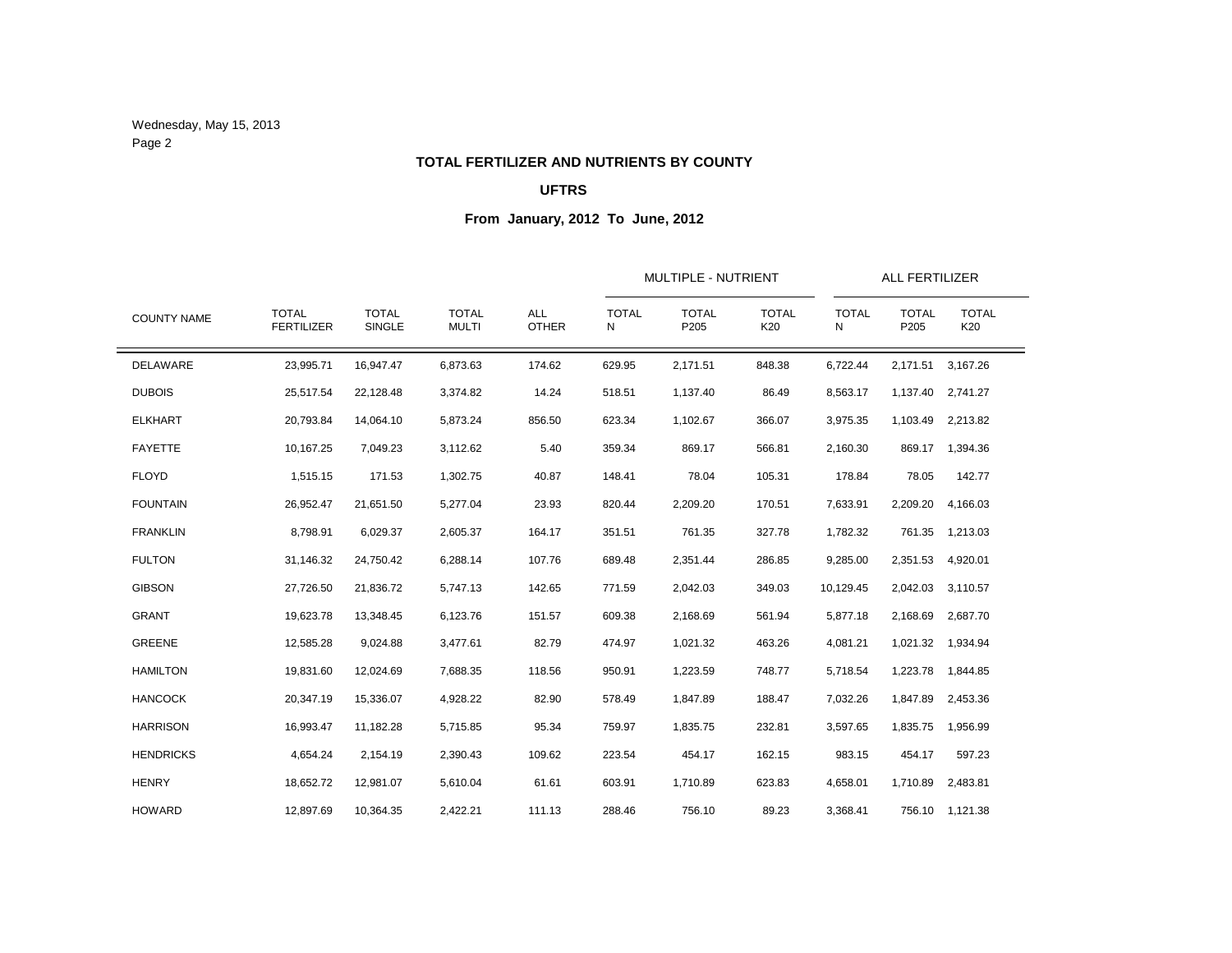#### **TOTAL FERTILIZER AND NUTRIENTS BY COUNTY**

## **UFTRS**

|                    |                                   |                               |                              |                            |                   | MULTIPLE - NUTRIENT  |                     |                   | ALL FERTILIZER       |                     |
|--------------------|-----------------------------------|-------------------------------|------------------------------|----------------------------|-------------------|----------------------|---------------------|-------------------|----------------------|---------------------|
| <b>COUNTY NAME</b> | <b>TOTAL</b><br><b>FERTILIZER</b> | <b>TOTAL</b><br><b>SINGLE</b> | <b>TOTAL</b><br><b>MULTI</b> | <b>ALL</b><br><b>OTHER</b> | <b>TOTAL</b><br>N | <b>TOTAL</b><br>P205 | <b>TOTAL</b><br>K20 | <b>TOTAL</b><br>N | <b>TOTAL</b><br>P205 | <b>TOTAL</b><br>K20 |
| <b>HUNTINGTON</b>  | 19,144.77                         | 13,892.02                     | 4,457.88                     | 794.86                     | 420.45            | 1,038.95             | 653.78              | 5,275.13          | 1,038.95             | 2,356.92            |
| <b>JACKSON</b>     | 65,357.66                         | 39,578.88                     | 25,320.36                    | 458.42                     | 3,182.01          | 7,122.56             | 1,653.47            | 13,427.57         |                      | 7,122.56 10,365.91  |
| <b>JASPER</b>      | 43,440.69                         | 36,100.99                     | 6,545.90                     | 793.80                     | 849.09            | 2,194.28             | 110.07              | 11,998.23         | 2,194.28             | 4,274.02            |
| JAY                | 15,007.73                         | 11,209.23                     | 3,444.54                     | 353.97                     | 337.59            | 1,069.71             | 444.29              | 4,519.47          | 1,069.71             | 1,744.38            |
| <b>JEFFERSON</b>   | 4,725.51                          | 1,690.55                      | 3,004.99                     | 29.98                      | 257.84            | 475.22               | 791.75              | 802.45            | 475.22               | 886.28              |
| <b>JENNINGS</b>    | 3,373.04                          | 1,816.96                      | 1,545.47                     | 10.61                      | 111.12            | 231.81               | 306.17              | 848.02            | 231.81               | 480.24              |
| <b>JOHNSON</b>     | 24,311.68                         | 13,342.66                     | 7,623.50                     | 3,345.52                   | 886.55            | 1,810.70             | 1,427.38            | 6,626.79          | 1,810.80             | 2,879.39            |
| <b>KNOX</b>        | 51,464.61                         | 38,488.40                     | 12,808.84                    | 167.38                     | 1,635.51          | 3,617.34             | 1,443.01            | 17,323.46         | 3,617.34             | 6,373.43            |
| <b>KOSCIUSKO</b>   | 41,241.23                         | 30,889.03                     | 10,301.45                    | 50.75                      | 869.52            | 1,996.59             | 1,007.01            | 7,844.28          | 1,996.59             | 4,592.26            |
| LAGRANGE           | 32,974.78                         | 23,832.46                     | 8,792.90                     | 349.42                     | 1,013.70          | 1,637.39             | 530.28              | 6,248.00          | 1,638.41             | 3,737.49            |
| LAKE               | 22,652.07                         | 16,336.75                     | 5,914.87                     | 400.45                     | 731.65            | 1,216.16             | 124.35              | 4,744.57          | 1,216.16             | 2,759.75            |
| <b>LA PORTE</b>    | 34,515.78                         | 24,175.61                     | 9,962.03                     | 378.14                     | 1,258.15          | 2,497.10             | 340.80              | 10,037.06         | 2,497.10             | 4,283.52            |
| LAWRENCE           | 12,272.98                         | 8,596.65                      | 3,672.52                     | 3.82                       | 580.68            | 1,420.25             | 83.35               | 2,534.28          | 1,420.32             | 1,929.99            |
| <b>MADISON</b>     | 22,788.36                         | 16,615.27                     | 6,147.41                     | 25.67                      | 594.86            | 2,160.47             | 79.51               | 6,768.92          | 2,160.50             | 3,571.45            |
| <b>MARION</b>      | 12,415.89                         | 1,339.28                      | 10,760.73                    | 315.88                     | 1,066.38          | 83.42                | 273.50              | 1,337.38          | 85.21                | 301.48              |
| <b>MARSHALL</b>    | 24,146.62                         | 19,256.53                     | 4,874.21                     | 15.89                      | 646.99            | 1,697.80             | 125.22              | 8,276.27          | 1,697.80             | 3,383.23            |
| <b>MARTIN</b>      | 8,577.74                          | 7,027.59                      | 1,549.83                     | 0.31                       | 238.53            | 642.53               | 11.31               | 2,963.43          | 642.53               | 772.29              |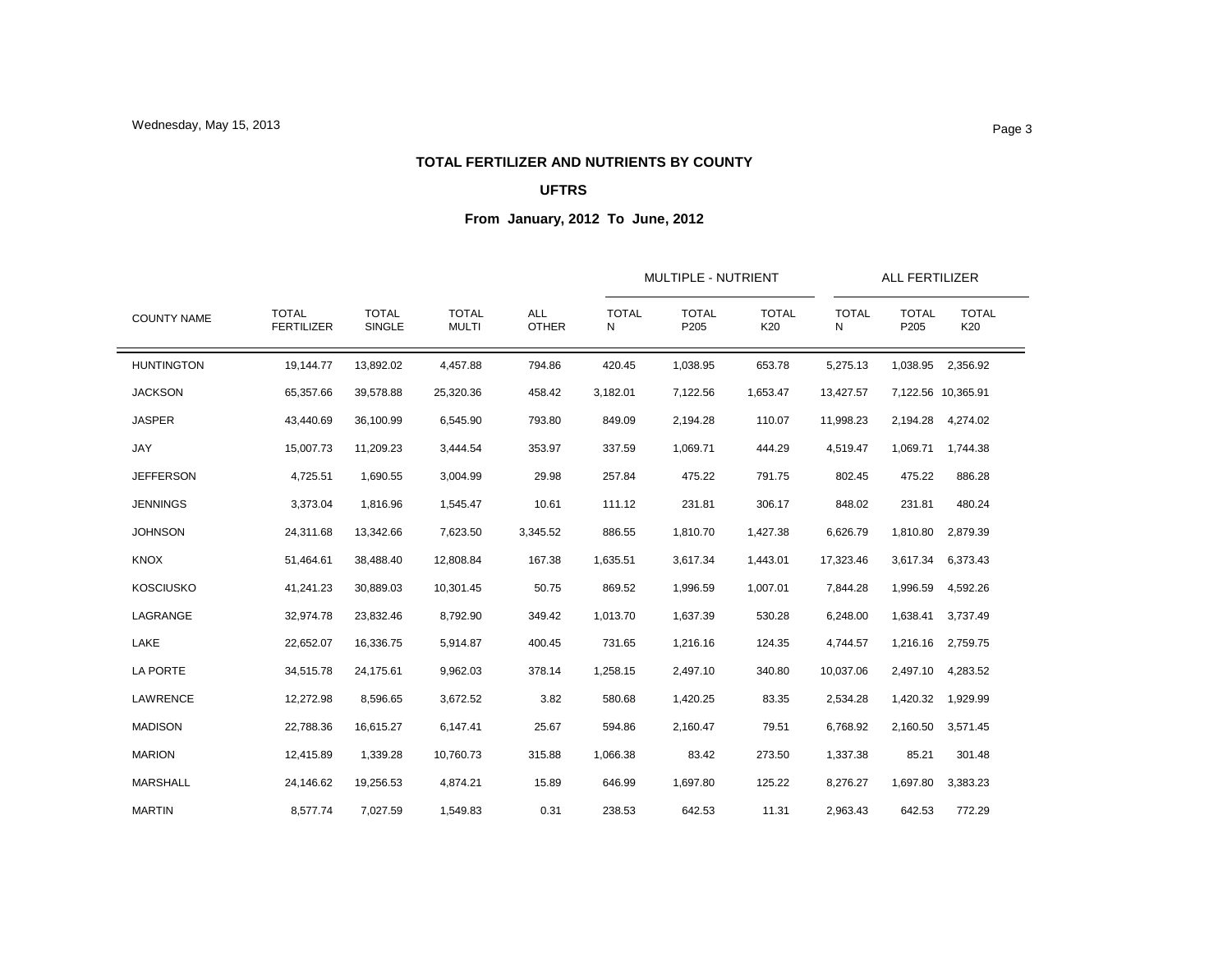Wednesday, May 15, 2013 Page 4

#### **TOTAL FERTILIZER AND NUTRIENTS BY COUNTY**

## **UFTRS**

|                    |                                   |                               |                              |                            |                   | MULTIPLE - NUTRIENT  |                     |                   | <b>ALL FERTILIZER</b>            |                     |
|--------------------|-----------------------------------|-------------------------------|------------------------------|----------------------------|-------------------|----------------------|---------------------|-------------------|----------------------------------|---------------------|
| <b>COUNTY NAME</b> | <b>TOTAL</b><br><b>FERTILIZER</b> | <b>TOTAL</b><br><b>SINGLE</b> | <b>TOTAL</b><br><b>MULTI</b> | <b>ALL</b><br><b>OTHER</b> | <b>TOTAL</b><br>N | <b>TOTAL</b><br>P205 | <b>TOTAL</b><br>K20 | <b>TOTAL</b><br>Ν | <b>TOTAL</b><br>P <sub>205</sub> | <b>TOTAL</b><br>K20 |
| <b>MIAMI</b>       | 23,019.04                         | 18,584.09                     | 4,381.33                     | 53.63                      | 543.32            | 1,646.32             | 152.17              | 6,063.27          | 1,646.32                         | 2,900.15            |
| <b>MONROE</b>      | 1,360.67                          | 185.88                        | 607.65                       | 567.14                     | 42.86             | 12.18                | 19.41               | 63.78             | 12.22                            | 21.68               |
| <b>MONTGOMERY</b>  | 36,053.45                         | 28,777.35                     | 7,273.58                     | 2.52                       | 971.57            | 2,675.05             | 303.26              | 10,637.66         | 2,675.05                         | 3,614.24            |
| <b>MORGAN</b>      | 5,674.91                          | 3,873.39                      | 1,494.27                     | 307.24                     | 165.90            | 431.63               | 132.05              | 1,717.91          | 431.94                           | 678.05              |
| <b>NEWTON</b>      | 37,937.35                         | 29,922.91                     | 6,897.49                     | 1,116.95                   | 921.25            | 2,471.72             | 135.26              | 10,528.93         | 2,471.72                         | 3,626.98            |
| <b>NOBLE</b>       | 14,106.69                         | 10,587.36                     | 3,468.41                     | 50.92                      | 373.57            | 1,080.47             | 369.10              | 2,885.30          | 1,080.47                         | 2,257.94            |
| OHIO               | 317.03                            | 166.65                        | 150.24                       | 0.15                       | 12.57             | 27.76                | 30.64               | 27.42             | 27.76                            | 98.80               |
| ORANGE             | 1,968.51                          | 1,453.23                      | 515.19                       | 0.10                       | 79.58             | 196.54               | 6.91                | 405.36            | 196.56                           | 274.25              |
| <b>OWEN</b>        | 722.45                            | 388.15                        | 333.95                       | 0.35                       | 45.20             | 111.76               | 12.59               | 169.97            | 111.76                           | 90.16               |
| <b>PARKE</b>       | 12,040.23                         | 8,717.99                      | 3,311.61                     | 10.64                      | 477.87            | 1,286.52             | 116.47              | 3,887.72          | 1,286.52                         | 1,932.00            |
| PERRY              | 750.09                            | 388.27                        | 361.82                       |                            | 44.13             | 111.26               | 3.20                | 143.62            | 111.26                           | 86.49               |
| <b>PIKE</b>        | 6,929.46                          | 5,317.29                      | 1,611.93                     | 0.24                       | 231.70            | 567.51               | 88.48               | 2,074.17          | 567.51                           | 959.78              |
| <b>PORTER</b>      | 97,258.66                         | 71,618.73                     | 23,569.71                    | 2,070.22                   | 3,055.94          | 8,277.16             | 1,287.91            | 31,038.91         | 8,277.16                         | 9,884.69            |
| <b>POSEY</b>       | 41,789.22                         | 32,156.61                     | 9,624.31                     | 8.31                       | 1,216.01          | 2,785.06             | 660.35              | 12,655.50         | 2,785.06                         | 4,586.46            |
| <b>PULASKI</b>     | 38,257.84                         | 29,814.17                     | 8,356.43                     | 87.23                      | 1,064.12          | 2,881.45             | 136.53              | 12,692.28         | 2,881.45                         | 5,456.81            |
| <b>PUTNAM</b>      | 8,446.58                          | 6,122.87                      | 2,143.10                     | 180.62                     | 319.94            | 665.20               | 33.90               | 2,538.35          | 665.20                           | 391.64              |
| <b>RANDOLPH</b>    | 37,134.26                         | 27,391.60                     | 9,518.70                     | 223.97                     | 983.55            | 3,199.16             | 1,098.81            | 7,788.89          | 3,199.16                         | 5,343.28            |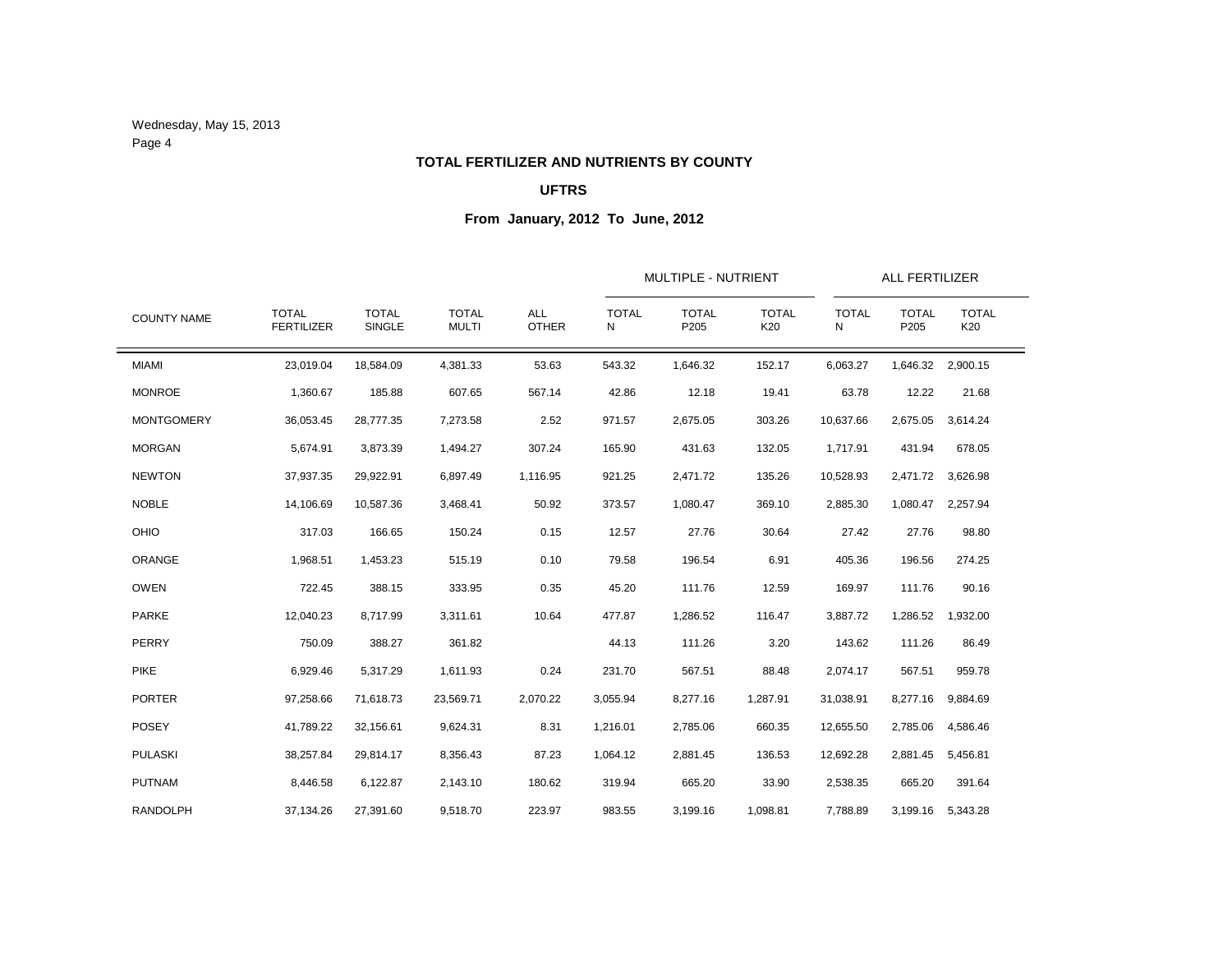#### **TOTAL FERTILIZER AND NUTRIENTS BY COUNTY**

## **UFTRS**

| <b>COUNTY NAME</b> | <b>TOTAL</b><br><b>FERTILIZER</b> | <b>TOTAL</b><br><b>SINGLE</b> | <b>TOTAL</b><br><b>MULTI</b> | <b>ALL</b><br><b>OTHER</b> | <b>TOTAL</b><br>Ν | MULTIPLE - NUTRIENT<br>ALL FERTILIZER<br><b>TOTAL</b><br><b>TOTAL</b><br><b>TOTAL</b><br><b>TOTAL</b><br>P205<br>K20<br>P205<br>N<br>800.31<br>3,403.83<br>1,595.92<br>1,595.92<br>2,161.30<br>925.02<br>6,159.92<br>2,163.68<br>1,000.69<br>145.30<br>3,994.34<br>1,000.73 2,223.01<br>176.78<br>203.56<br>821.90<br>176.78<br>1,594.71<br>124.48<br>5,862.93<br>1,615.80<br>2,072.15<br>78.09<br>8,247.73<br>2,072.15<br>1,395.83<br>61.28<br>6,293.69<br>1,395.83<br>845.39<br>516.16<br>3,101.58<br>845.39<br>2,180.05<br>413.23<br>8,392.80<br>2,180.05<br>149.53<br>202.37<br>329.95<br>149.53<br>680.18<br>2,185.56<br>8,591.64<br>2,185.59<br>1,227.21<br>163.81<br>5,838.40<br>1,227.21<br>552.63<br>144.85<br>2,535.76<br>552.76 | <b>TOTAL</b><br>K20 |          |        |                   |  |
|--------------------|-----------------------------------|-------------------------------|------------------------------|----------------------------|-------------------|--------------------------------------------------------------------------------------------------------------------------------------------------------------------------------------------------------------------------------------------------------------------------------------------------------------------------------------------------------------------------------------------------------------------------------------------------------------------------------------------------------------------------------------------------------------------------------------------------------------------------------------------------------------------------------------------------------------------------------------------|---------------------|----------|--------|-------------------|--|
| <b>RIPLEY</b>      | 17,736.85                         | 10,981.54                     | 6,125.17                     | 630.14                     | 716.54            |                                                                                                                                                                                                                                                                                                                                                                                                                                                                                                                                                                                                                                                                                                                                            |                     |          |        | 3,021.64          |  |
| <b>RUSH</b>        | 22,930.55                         | 16,074.11                     | 6,833.01                     | 23.42                      | 766.69            |                                                                                                                                                                                                                                                                                                                                                                                                                                                                                                                                                                                                                                                                                                                                            |                     |          |        | 3,167.16          |  |
| <b>ST JOSEPH</b>   | 18,387.90                         | 13,164.59                     | 4,545.37                     | 677.94                     | 707.11            |                                                                                                                                                                                                                                                                                                                                                                                                                                                                                                                                                                                                                                                                                                                                            |                     |          |        |                   |  |
| <b>SCOTT</b>       | 3,335.53                          | 2,422.43                      | 907.10                       | 6.00                       | 71.25             |                                                                                                                                                                                                                                                                                                                                                                                                                                                                                                                                                                                                                                                                                                                                            |                     |          |        | 357.20            |  |
| <b>SHELBY</b>      | 17,092.60                         | 12,718.93                     | 3,990.39                     | 383.28                     | 581.74            |                                                                                                                                                                                                                                                                                                                                                                                                                                                                                                                                                                                                                                                                                                                                            |                     |          |        | 2,287.46          |  |
| <b>SPENCER</b>     | 24,323.03                         | 19,435.58                     | 4,870.65                     | 16.80                      | 784.33            |                                                                                                                                                                                                                                                                                                                                                                                                                                                                                                                                                                                                                                                                                                                                            |                     |          |        | 3,089.29          |  |
| <b>STARKE</b>      | 20,557.52                         | 15,807.11                     | 4,521.29                     | 229.12                     | 610.59            |                                                                                                                                                                                                                                                                                                                                                                                                                                                                                                                                                                                                                                                                                                                                            |                     |          |        | 2,286.51          |  |
| <b>STEUBEN</b>     | 14,635.21                         | 11,039.19                     | 3,243.11                     | 352.90                     | 274.54            |                                                                                                                                                                                                                                                                                                                                                                                                                                                                                                                                                                                                                                                                                                                                            |                     |          |        | 1,874.81          |  |
| <b>SULLIVAN</b>    | 25,614.47                         | 19,785.68                     | 5,819.49                     | 9.30                       | 829.20            |                                                                                                                                                                                                                                                                                                                                                                                                                                                                                                                                                                                                                                                                                                                                            |                     |          |        | 3,963.50          |  |
| SWITZERLAND        | 1,958.16                          | 804.44                        | 1,003.02                     | 150.70                     | 120.12            |                                                                                                                                                                                                                                                                                                                                                                                                                                                                                                                                                                                                                                                                                                                                            |                     |          |        | 294.32            |  |
| TIPPECANOE         | 31,237.63                         | 23,127.07                     | 8,093.81                     | 16.74                      | 989.28            |                                                                                                                                                                                                                                                                                                                                                                                                                                                                                                                                                                                                                                                                                                                                            |                     |          |        | 3,219.22          |  |
| <b>TIPTON</b>      | 17,782.40                         | 14,150.37                     | 3,244.13                     | 387.90                     | 335.14            |                                                                                                                                                                                                                                                                                                                                                                                                                                                                                                                                                                                                                                                                                                                                            |                     |          |        | 1,613.55          |  |
| <b>UNION</b>       | 9,280.05                          | 7,626.84                      | 1,601.71                     | 51.50                      | 194.14            |                                                                                                                                                                                                                                                                                                                                                                                                                                                                                                                                                                                                                                                                                                                                            |                     |          |        | 739.75            |  |
| VANDERBURGH        | 8,844.79                          | 5,853.20                      | 2,967.36                     | 24.24                      | 355.14            | 534.98                                                                                                                                                                                                                                                                                                                                                                                                                                                                                                                                                                                                                                                                                                                                     | 124.86              | 2,841.56 | 535.51 | 1,004.46          |  |
| <b>VERMILLION</b>  | 7,696.23                          | 4,654.62                      | 3,022.13                     | 19.49                      | 462.38            | 788.15                                                                                                                                                                                                                                                                                                                                                                                                                                                                                                                                                                                                                                                                                                                                     | 381.27              | 2,052.49 | 788.15 | 1,183.18          |  |
| <b>VIGO</b>        | 4,741.87                          | 3,132.34                      | 1,538.93                     | 70.60                      | 180.59            | 398.03                                                                                                                                                                                                                                                                                                                                                                                                                                                                                                                                                                                                                                                                                                                                     | 199.34              | 1,347.58 | 398.03 | 973.95            |  |
| <b>WABASH</b>      | 22,051.29                         | 18,173.01                     | 3,304.76                     | 573.52                     | 353.60            | 1,204.03                                                                                                                                                                                                                                                                                                                                                                                                                                                                                                                                                                                                                                                                                                                                   | 121.20              | 7,997.92 |        | 1,204.03 2,591.89 |  |